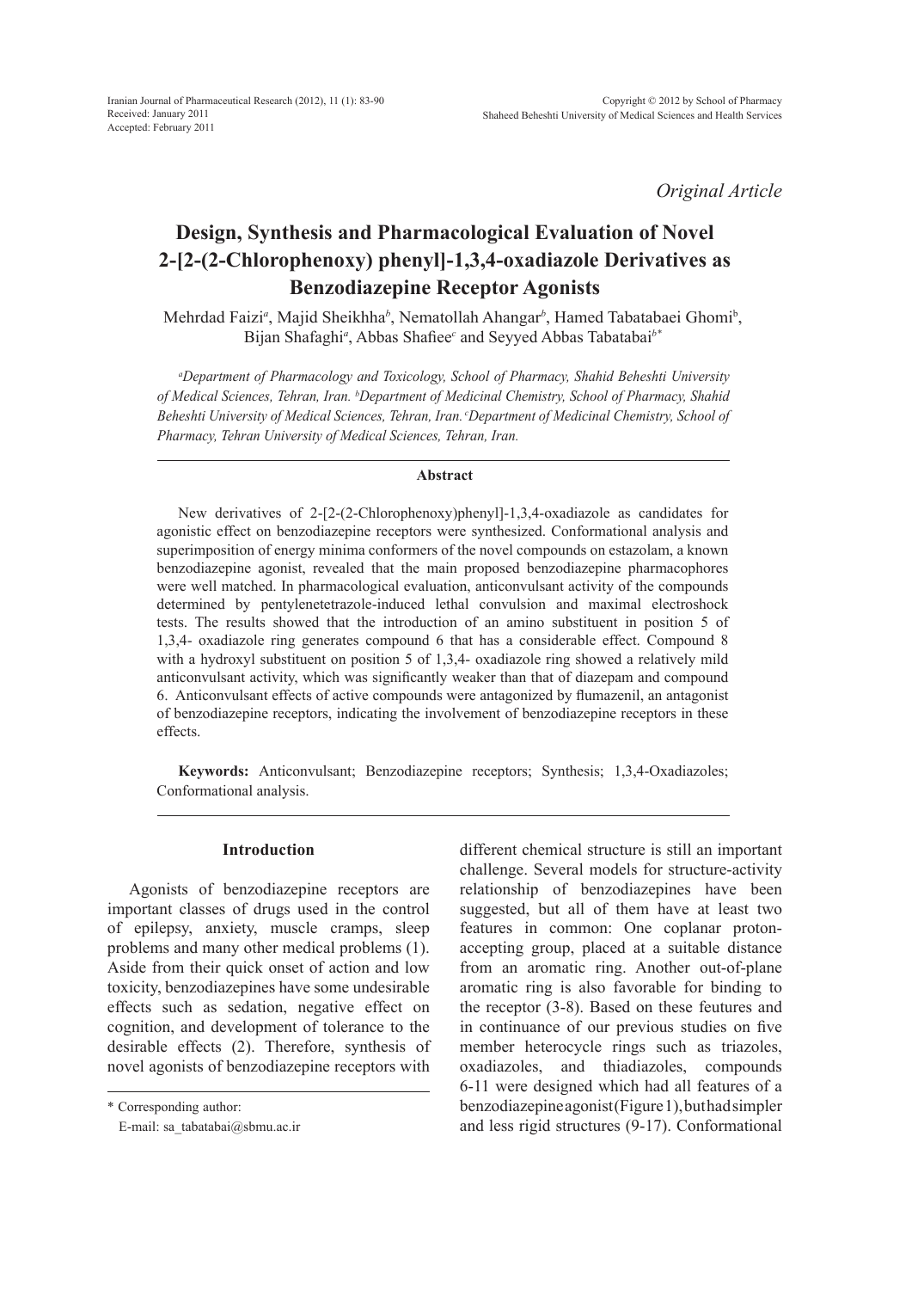

**Figure 1**. The structure of designed compounds 6-11 and estazolam. The main pharmacophores have been conserved.

analysis, followed by superimposition of energy minima conformers of estazolam and the novel compounds was performed to reveal whether the design compounds could mimic the benzodiazepine effects. As an in vivo evaluation **Experimental**  of benzodiazepine effects, pentylenetetrazole (PTZ)-induced lethal convulsion and maximal electroshock (MES) tests were performed and the results for synthesized compounds were compared with diazepam. COOCI

#### **Experimental**

#### *Chemistry*

ain melting points. A Perkin-Elmer Model  $\qquad$  9.5 g (36 mmol) of 2 was dissolved in A Kofler hot stage apparatus was used to obtain melting points. A Perkin–Elmer Model 550 SE spectrophotometer was used to obtain the UV spectra. A Nicolet FT-IR Magna 550 spectrophotometer was used to obtain the IR spectra. A Bruker FT-80 spectrometer was used to obtain the <sup>1</sup>H NMR spectra and chemical shifts  $(\delta)$  reported in ppm relative to internal tetramethylsilane. A Finnigan TSQ 70 Mass *Methyl 2-(2-chlorophenoxy)benzoate (2)* spectrophotometer at 70 eV was used to obtain mass spectra. All the chemicals for synthesis were supplied from Merck (Germany).

### *2-(2-Chlorophenoxy)benzoic acid (1)*

9.7 g  $(421 \text{ mmol})$  of sodium was dissolved in dry methanol (250 mL) and 2-chlorophenol  $(28 \text{ g}, 217 \text{ mmol})$  and of 2-chlorobenzoic acid (32 g, 204 mmol) were added. The solvent was distilled and dry dimethylformamide (100 mL) formylhydrazine (4) and a little amount of copper powder was added to the remaining salt. The mixture was heated

at reflux for 2 h. The reaction was dark purple at the end. The reaction mixture was added to water (1 L) and while stirring, it was acidified with diluted hydrochloric acid. The resulting precipitates were filtered and washed with water and recrystalized in ethanol 79% to give 43 g (78%) of 1. mp:124-125°C; IR:(KBr) ν  $(cm<sup>-1</sup>)$  3100-2500 (COOH), 1692(C=O); Mass m/z (%): 248 (M+ , 100), 231 (90), 213 (21), 168 (30), 121 (83).

#### *Methyl 2-(2-chlorophenoxy)benzoate (2)*

igure 1. The structure of designed compounds 6-11 and 25 g (100 mmol) of (1) was dissolved in methanol (400 mL) and concentrated sulfuric acid (8 mL) was added. The solution was heated at reflux for 7 h. Then, methanol was distilled and the remnant was alkalinized after being cooled in the ice bath with NaOH 20% and extracted with diethyl ether. The diethyl ether phase was washed first with aqueous NaOH 20% and then with water and was dried with anhydrous sodium sulfate and distilled to give 25 g (95%) of 2 as an oil. IR: (KBr)  $v$  (cm<sup>-1</sup>) 1735 (C=O); results for synthesized compounds were 80MHz <sup>1</sup>H-NMR(CDCl<sub>3</sub>):  $\delta$  (ppm) 3.81 (s, 3H, results for synthesized compounds were committed from  $COOCH<sub>3</sub>$ ),  $6.76-7.51$  (m, 7H, aromatic), 7.94 (dd, 1H,  $J_{5,6} = 7.6$ ,  $J_{4,6} = 2.0$  Hz, phenyl H<sub>6</sub>); Mass **Experimental**  $m/z$  (%): 262 (M<sup>+</sup>, 65), 231 (100), 121 (100).  $\text{H}_{3}$ , 0.70-7.31 (iii, 711, aromanc), 7.94

> *2-(2-Chlorophenoxy) benzoic acid hydrazide (3)*

Eq. 2. The sum of the solvent was used to obtain the solvent graded (17 mL), hydrazine hydrate (9 mL, UV spectra. A Nicolet FT-IR Magna 550 180 mmol) was added, and stirred for 12 h at ctrophotometer was used to obtain the IR room temperature. Then, water (20 mL) was ctra. A Bruker FT-80 spectrometer was used added and white precipitates was filtered, nd chemical washed with water, and recrystallized with a mixture of ethanol and a few drops of water to give 8 g (84%) of 3. mp: 122-124°C; IR: (KBr) etrophotometer at 70 eV was used to obtain  $v$  (cm<sup>-1</sup>) 3315, 3203 (NH2), 1630 (C=O); 80 ss spectra. All the chemicals for synthesis MHz  $^1$ H-NMR (CDCl3):  $\delta$  (ppm) 4.18 (broad e supplied from Merck (Germany).  $\text{s, 2H, NH2}, 6.66 \text{ (dd, 1H, J}_{5,6}=8.8, J_{4,6}=1.6 \text{ Hz},$ phenoxy H<sub>6</sub>), 7.00-7.57(m, 6H, aromatic), 8.23 2-(2-Chlorophenoxy)benzoic acid (1) (dd, 1H,  $J_{5,6}$  = 7.2,  $J_{4,6}$  = 2.5 Hz, phenyl H<sub>6</sub>), 8.50 (broad s, 1H, NH); Mass m/z (%): 262 (M+ , 52), 231 (100), 121 (100), 111 (24). a spectrophotometer was used to obtain  $\frac{1}{2}$  heated  $\frac{1}{2}$  h. The mixture in  $\frac{1}{2}$  h. ctrophotometer at 70 eV was used to obtain  $V$  (cm  $T$ ) 5515, 5205 (NH2), 1650 (C–O), 80

g, 204 mmol) were added. The solvent was  $1 - [2-(2-Chlorophenoxy)benzoyl] - 2$ *formylhydrazine (4)*

> A solution of 3 (2.5 g, 9.5 mmol) in formic acid (25 mL) was heated at reflux for 4 h.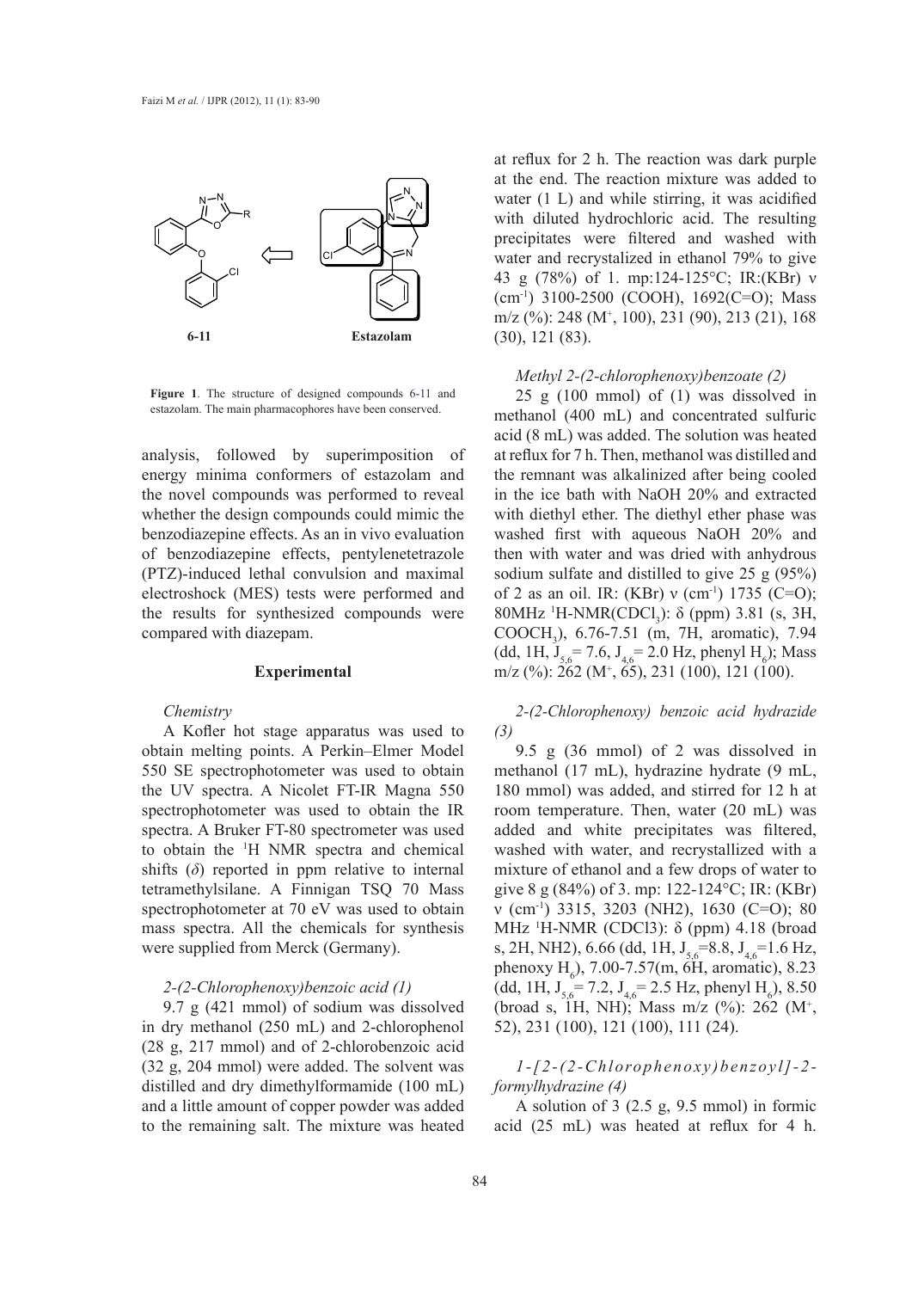The solution was cooled and water was added. The precipitate was washed with water and recrystallized in ethanol to give 2.25 g (81%) of 4. mp: 138-139°C; IR: (KBr) ν (cm<sup>-1</sup>) 3360, 3349 (NH), 1661,1643 (C=O); 80 MHz 1 H-NMR (CDCl<sub>3</sub>):  $\delta$  (ppm) 6.65 (d, 1H, J<sub>4,6</sub> = 7.8 Hz, phenoxy  $H_6$ ), 7.26-7.46 (m, 6H, aromatic), 8.22  $(s, 1H, COH), 8.23-8.30$  (m, 1H, phenyl  $H_6$ ), 9.37 (broad s, 1H, NH), 10.29 (broad s, 1H, NH); Mass m/z (%): 290 (M+ , 52), 231 (100).

# *2-[2-(2-Chlorphenoxy)phenyl]-1,3,4 oxadiazole (5)*

3g (10.3 mmol) of 4 was dissolved in dry xylene (90 mL),  $P_2O_5$  (3 g) was added to the solution, and the mixture was heated at reflux for 3 h. Then, xylene was decanted and the precipitate was washed with xylene. The xylene phase was distilled and the remnant was purified by thin layer chromatography using a solvent system composed of chloroform and methanol (98:2) to give 1.69 g  $(60\%)$  of 5 as an oily product. IR: (KBr) ν (cm-1) 3130 (C=C aromatic), 1671 (C=N); 80 MHz <sup>1</sup>H-NMR (CDCl<sub>3</sub>): δ (ppm) 6.79-7.58(m, 7H, aromatic), 8.14 (dd, 1H,  $J_{5.6}$  = 8.0,  $J_{4.6}$  = 1.6 Hz, phenyl  $H_6$ ), 8.48 (s, 1H, oxadiazole); Mass m/z (%): 272 (M+ , 2.5), 237 (100), 182 (35), 152 (12), 139 (10), 77 (2.5), 51.5 (5).

# *2-amino-5-[2-(2-chlorophenoxy)phenyl]- 1,3,4-oxadiazol (6)*

A solution of sodium bicarbonate (2.17 g, 25.8 mmol) in water (40 mL) was added to a solution of  $3$  (6.8 g, 25.9 mmol) in dioxane (60 mL) and the mixture was stirred for 5 min at room temperature. Then, cyanogen bromide (2.75 g, 26 mmol) was added and the reaction mixture was stirred at room temperature overnight. Then, water was added and a white mass precipitated. The precipitate was recrystallized in ethanol to give 6 g (80%) of 6, mp: 144-146°C, IR: (KBr) ν (cm-1) 3335, 3124 (NH2), 80 MHz 1 H-NMR (CDCl<sub>3</sub>):  $\delta$  (ppm) 5.54 (broad s, 2H, NH2), 6.78-7.50 (m, 7H, aromatic) 7.98 (dd, 1H,  $J_{5.6}$ = 7.3,  $J_{4.6}$ = 2.1 Hz, phenyl H<sub>6</sub>). Mass (m/z, %): 287 (M<sup>+</sup>, 6), 252 (100), 209 (9),182 (25),152 (27).

# *5-[2-(2-Chlorophenoxy)phenyl]-1,3,4 oxadiazole-3(H)-2-thione (7)*

Carbon disulfide (6.4 mL) was added drop

wise to a solution of 3 (8 g, 30.4 mmol) and KOH (1.87 g, 33 mmol) in ethanol 96% (300 mL) in ice bath and the reaction mixture was heated at reflux for 7 h. Then, the solvent was distilled and water was added to the remnant and the mixture was acidified with hydrochloric acid (1 N). The precipitate was filtered and washed with water and recrystallized to give 9 g (97%) of **7**. mp: 195-197°C, IR: (KBr) ν (cm-1) 3197 (NH); 80 MHz <sup>1</sup>H-NMR (CDCl<sub>3</sub>): δ (ppm) 6.80-7.51 (m, 7H, aromatic), 8.10(dd, 1H,  $J_{5.6}$ =7.1,  $J_{4.6}$ =2.1 Hz, phenyl H<sub>6</sub>); Mass (m/z, %): 304 (M<sup>+</sup>, 64), 269 (12), 209 (46), 181 (100), 152 (66) 121 (65), 77 (12).

# *5-[2-(2-Chlorophenoxy)phenyl]-1,3,4 oxadiazole-3(H)-2-one (8)*

To a mixture of 3 (4.4 g, 15.2 mmol) and triethylamine (2.4 mL, 15.2 mmol) in THF (150 mL) at 0°C, 1,1-carbonyldiimidazole (3.68 g, 22.7 mmol) was added and the mixture was stirred for 5 h at 0°C. Then, triethylamine (1.6 mL) and 1,1-carbonyldiimidazole (2 g) was added and the mixture was stirred overnight at room temperature. The solvent was distilled and the remnant was dissolved in diethyl ether and washed with hydrochloric acid (1 N), saturated sodium bicarbonate, and saturated NaCl solution respectively. The diethyl ether phase was dried with anhydrous sodium sulfate and distilled. The residue was recrystallized in ethanol 96% to give 3.7 g (84%) of 8. mp: 178-180°C, IR:  $(KBr)$  v (cm<sup>-1</sup>) 3078, (NH), 1782(C=O); 80 MHz H-NMR (CDCl<sub>3</sub>): δ (ppm) 6.85-7.54 (m, 7H, aromatic), 8.12(dd, 1H,  $J_{5,6}$ =7.0,  $J_{4,6}$ = 2.2 Hz, phenyl H<sub>6</sub>); Mass (m/z, %): 288 (M<sup>+</sup>, 36), 253 (100), 209 (34), 182 (67), 139 (27), 77 (12), 51 (17).

# *2-[(2-(2-chlorophenoxy)phenyl]-5 phenylamino-1,3,4-oxadiazole (9)*

Phenylisocyanate (270 mg, 2 mmol) was added to a solution of 3 (525 mg, 2 mmol) in dry toluene or benzene(10 ml) and heated at reflux for 30 min. Then, N,N΄-dicyclohexylcarbodiimide (618 mg, 3 mmol) was added and heating at reflux was continued for 7 h. The reaction mixture was cooled, filtered, and the precipitate washed with cool toluene. The result was separated by thin layer chromatography using a solvent system of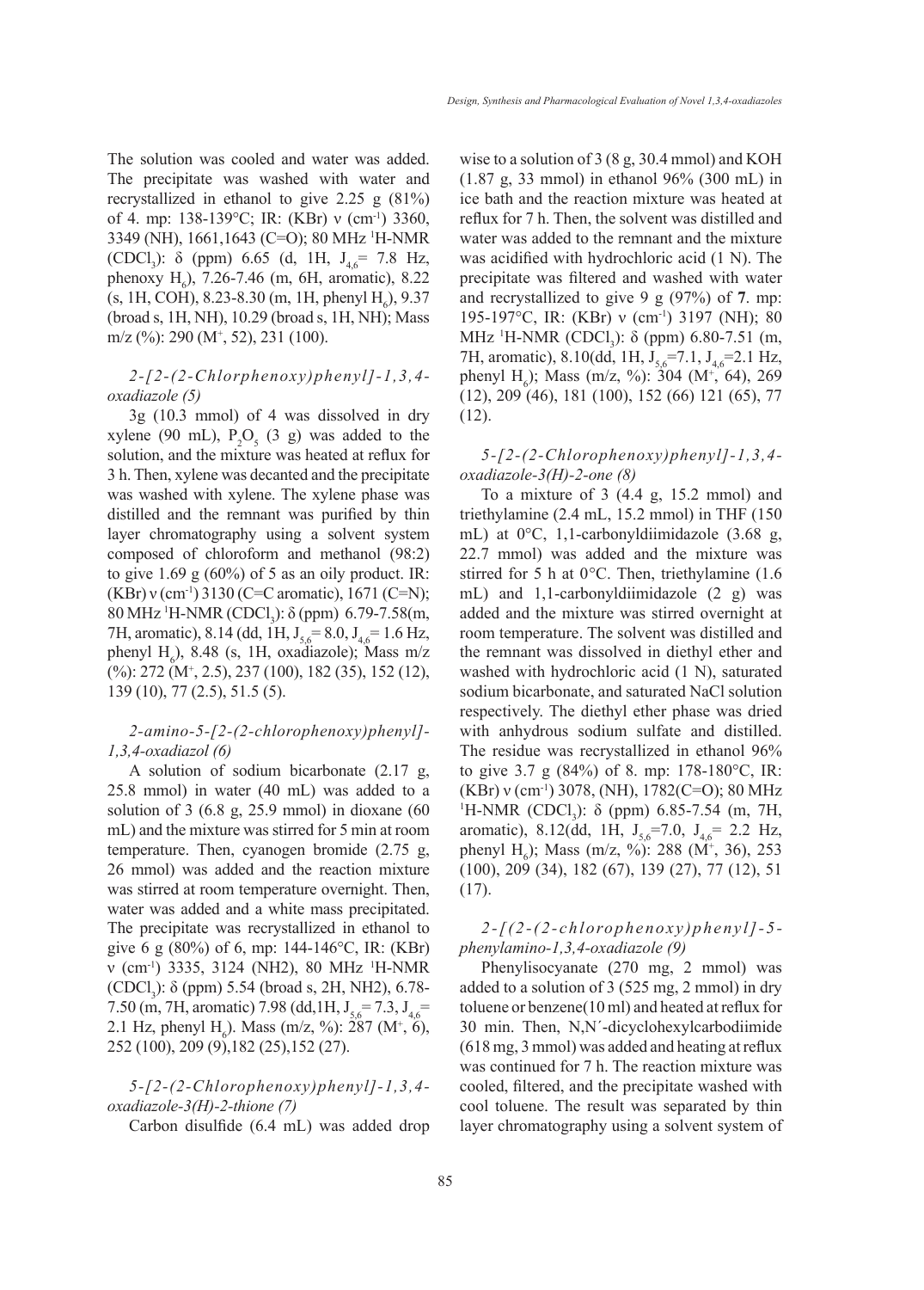hexane-ethyl acetate (1:1) and then recrystallized in methanol plus a few drops of water to give 300 mg (41%) of 9. mp: 140-142°C, IR: (KBr)  $v$  (cm<sup>-1</sup>) 3150 (NH); 80 MHz <sup>1</sup>H-NMR (CDCl<sub>3</sub>): δ (ppm) 6.62-7.56 (m, 12H, aromatic), 8.1 (dd, 1H,  $J_{5,6}$ =7.3,  $J_{4,6}$ =2.0 Hz, phenyl H<sub>6</sub>), 8.32 (broad s, 1H, NH). Mass (m/z, %): 363 (M+ , 9), 328 (100), 182 (23), 92 (13), 77 (16).

# *2-[2-(2-Chlorophenoxy)phenyl]-5 methylthio-1,3,4-oxadiazole (10)*

To a solution of 8 (1.5g, 4.92 mmol) in ethanol 96% (1.3 mL) in a vial, methyl iodide  $(0.71 \text{ g}, 5 \text{ mmol})$  and NaOH  $10\%$   $(2 \text{ mL})$  were added. The vial was put into an ultrasonicator for 5 min. Then, the reaction mixture was poured into water and stirred until a pure white compound precipitated. The precipitate was filtered and washed with water to give 1.3 g (82%) of 10. mp: 58-60°C, IR: (KBr) ν (cm-1) 1577,1471 (C=C, aromatic); 80 MHz 1 H-NMR (CDCl<sub>3</sub>);  $\delta$  (ppm) 2.69 (s, 3H, SCH3), 6.82-7.53 (m, 7H, aromatic), 8.07(dd, 1H,  $J_{5.6}$ = 7.2,  $J_{4.6}$ = 2.3 Hz, phenyl H<sub>6</sub>); Mass (m/z, %): 318 (M<sup>+</sup>, 5), 283 (100), 182 (40), 103 (35).

# *2-Benzylthio-5-[2-(2-chlorophenoxy) phenyl]-1,3,4-oxadiazole (11)*

To a solution of 8 (1.5g, 4.92 mmol) in ethanol 96% (1.3 mL) in a vial, benzyl chloride (0.62 g, 4.92 mmol) and NaOH 10% (2 mL) were added. The vial was put into an ultrasonicator for 5 min. Then, the reaction mixture was poured into water and stirred until a pure white compound precipitated. The precipitate was filtered and washed with water to give 1.34 g (69%) of 11. mp: 56-58 °C; IR: (KBr) ν (cm<sup>-1</sup>) 1573,1461 (C=C, aromatic); 80 MHz  $^1$ H-NMR (CDCl<sub>3</sub>): δ (ppm) 4.44 (S, 2H, CH2), 6.80-7.53 (m,12H, aromatic), 8.07(dd, 1H,  $J_{5.6}$  = 7.5,  $J_{4.6}$  = 2.0 Hz, phenyl H<sub>6</sub>); Mass (m/z, %): 316 (30), 191 (20), 147 (15).

#### *Conformational analysis*

Conformational analysis of the novel compounds and estazolam were performed by MMX force field method followed AM1 calculation, implemented in Hyperchem software (Hypercube Inc.). Global energy minima conformers of the designed compounds

were superimposed on corresponding conformer of estazolam molecule which was considered as a reference benzodiazepine agonist.

#### *Pharmacological evaluation*

Male NMRI mice (Pasteur Institute, Iran) weighting in the range of 20–25 g were used in the experiments. The animals were housed in a temperature controlled condition and 12 h light/ dark cycle. All pharmacological experiments were performed between 9:00 and 15:00. Standard mouse diet and water were freely available for them except during the experiment. Thirty minutes before the experiment, the animals were selected randomly and transferred into individual cages and allowed to acclimatize before injection of drugs or vehicle. The novel compounds, flumazenil (Sigma), and diazepam (Sigma) were given IP as freshly prepared solutions. The novel compounds were dissolved in a mixture of 50% DMSO and 50% water. PTZ was dissolved in water and diazepam and flumazenil was dissolved in pure DMSO. If the solvent was mixture of DMSO and water, the injection volume was 10 mL/kg and if the solvent was only DMSO, the injection volume was 5 ml/kg, in order to avoid unwanted CNS depressant effects of DMSO. This study was conducted in accordance with protocols approved by the Institutional animal care and use committee and all experiments were performed based on the National Institutes of Health (NIH) Guide for the Care and Use of Laboratory Animals and all efforts were made to minimize the number of animals used in the study.

#### *Pentylenetetrazole model*

The novel compounds, vehicle, or diazepam were injected 30 min and flumazenil 15 min before the injection of PTZ. Then PTZ (100 mg/kg; IP) was injected. Mice were under observation for 30 min after the injection of PTZ and the dead mice were counted.

# *Maximal electroshock model*

The novel compounds, vehicle, or diazepam were injected 30 min and flumazenil 15 min before the induction of seizure. The electrodes were connected to the ears of the mice and an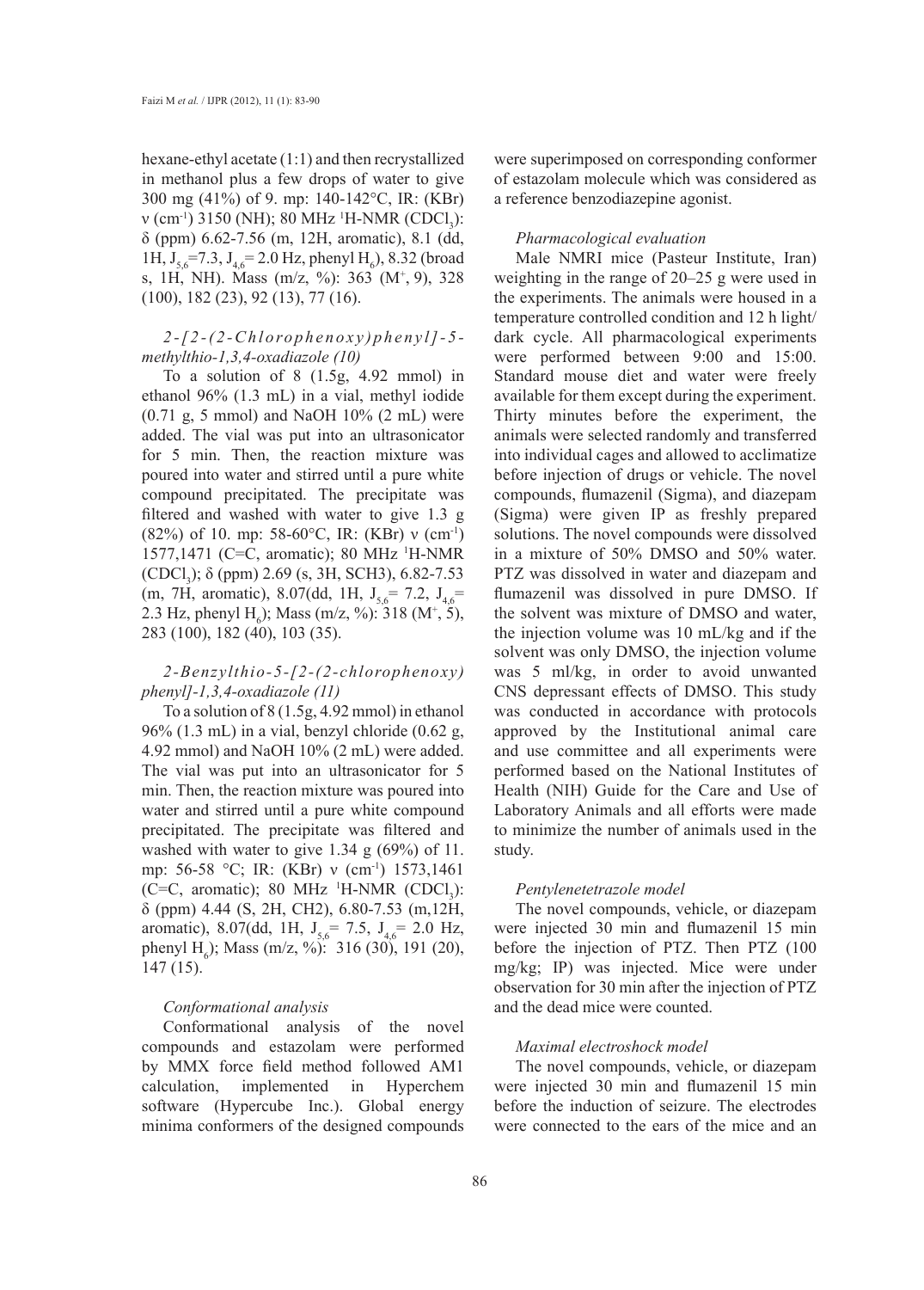

Figure 2. Reagents: (a) 1) Na, dry methanol, rt, 2h; 2) DMF, Cu, reflux; (b) methanol,  $H_2SO_4$ , reflux, 7 h; (c) methanol,  $NH_2NH_2H_2O$ , stir, rt, 12 h; (d) formic acid, reflux, 4 h; (e)  $P_2O_5$ , xylene, reflux, 3 h; (f) BrCN, dioxan, stir, rt, overnight; (g) CS<sub>2</sub>, ethanol, KOH, reflux, 7 h; (h)  $1,1$  -carbonyldiimidazole, triethylamine, dry THF,  $0^{\circ}$ C, 5h then rt, overnight; (i) toluene, phenylisocyanate, DCC, reflux, 7 h; (j) methyl iodide, ethanol, NaOH, ultrasonication, 5 min; (k) benzyl chloride, ethanol, NaOH, ultrasonication, 5 min.

alternative electric current (60 Hz, 50 mA) was connected to the animals for 0.2 sec. The mice were observed for 30 sec for occurrence of hind note estative of the synthesized molecules and estations of the synthesized molecules and estates limb tonic extension (HLTE). minimized using AM1 calculations. Figure 3 shows superior  $\frac{1}{n}$  the most potential in most potential in most point synthesized synthesized synthesized synthesized synthesized synthesized synthesized synthesized synthes

#### Statistical analysis

Probit-regression method and SPSS software (Chicago, IL; version 13) were used to determine  $ED_{50}$ . Fisher's exact probability test was used to analyze the difference between the  $ED_{50}$  of the novel compounds in experimental groups. All the data were presented as Mean (95% confidence limits) and  $p < 0.05$  considered statistically significant.

#### **Results**

#### *Chemistry*   $Chemistry$

The designed compounds were synthesized according to Figure 2. 2-(2-Chlorophenoxy) benzoic acid 1 was synthesized through a nucleophilic aromatic substitution reaction of 2-chlorobenzoic acid and 2-chlorophenol (14, 18). Following esterification of 1, 2-(2-Chlorophenoxy) benzoic acid hydrazide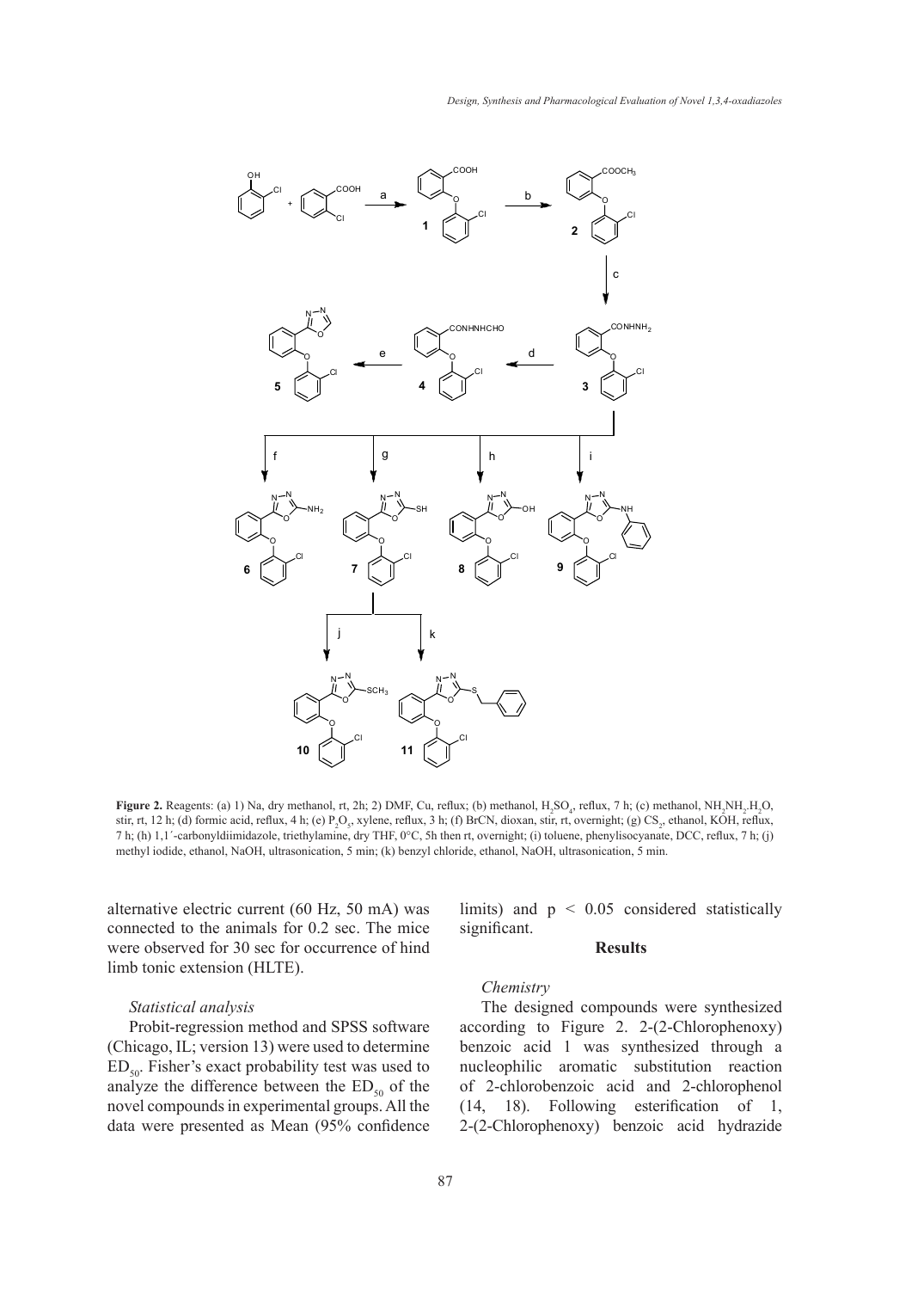

**Figure 3**. Stereoview of the superimposition of the energy minima conformers of estazolam (top left) and compound 6 (top right).

3, the key intermediate of the synthesis, was prepared by the reaction of corresponding ester 2 with hydrazine hydrate (19). Refluxing 3 in formic acid followed by heating the resulting formilated compound 4 in xylene with  $P_2O_5$ provided 5 in good yield (20). Treatment of 3 with cyanogen bromide, carbon disulfide, 1,1´cabonyldiimidazole, phenylisocyanate in appropriate conditions gave 6, 7, 8 and 9 respectively (19-22).

#### *Conformational analysis*

Conformations of the synthesized molecules and estazolam, a known benzodiazepine agonist, were energetically minimized using AM1 calculations. Figure 3 shows superimposition of compound 1**,** the most potent synthesized analogue, and estazolam. It is clear that aromatic rings, and proton accepting groups, the nitrogen atoms in position 3 of the oxadiazole and position 2 of the imidazole rings, are well matched.

### *Pharmacological evaluation*

Benzodiazepine agonistic activity of the synthesized compounds and diazepam, as a reference, were tested using two well-known models: MES and PTZ (Table 1). Compounds 6 and 8 had significant anticonvulsant effects and compound 6 was the most potent. Significant reduction of the activity of the compounds by flumazenil indicates benzodiazepine agonistic effects for them.

### **Discussion**

The anticonvulsant activity of compounds 6-11 is shown in Table 1. Diazepam was considered as a standard benzodiazepine agonist. The results show that compound 6 with an amino substituent on 2 position of 1,3,4-oxadiazole ring has a considerable anticonvulsant activity and replacement of this group with OH (compound 8), decreases the anticonvulsant effect. The other groups decrease the effect under the considered acceptable limit (ED<sub>50</sub> > 100 mg/kg). Since the activity of compounds 6 and 8 as well as diazepam has been significantly reduced by flumazenil, we can conclude that this effect is mediated through benzodiazepine receptors. These results are completely compatible with our previous studies on the other 1,3,4-oxadiazole and I,2,4-triazole derivatives and in all previous heterocycles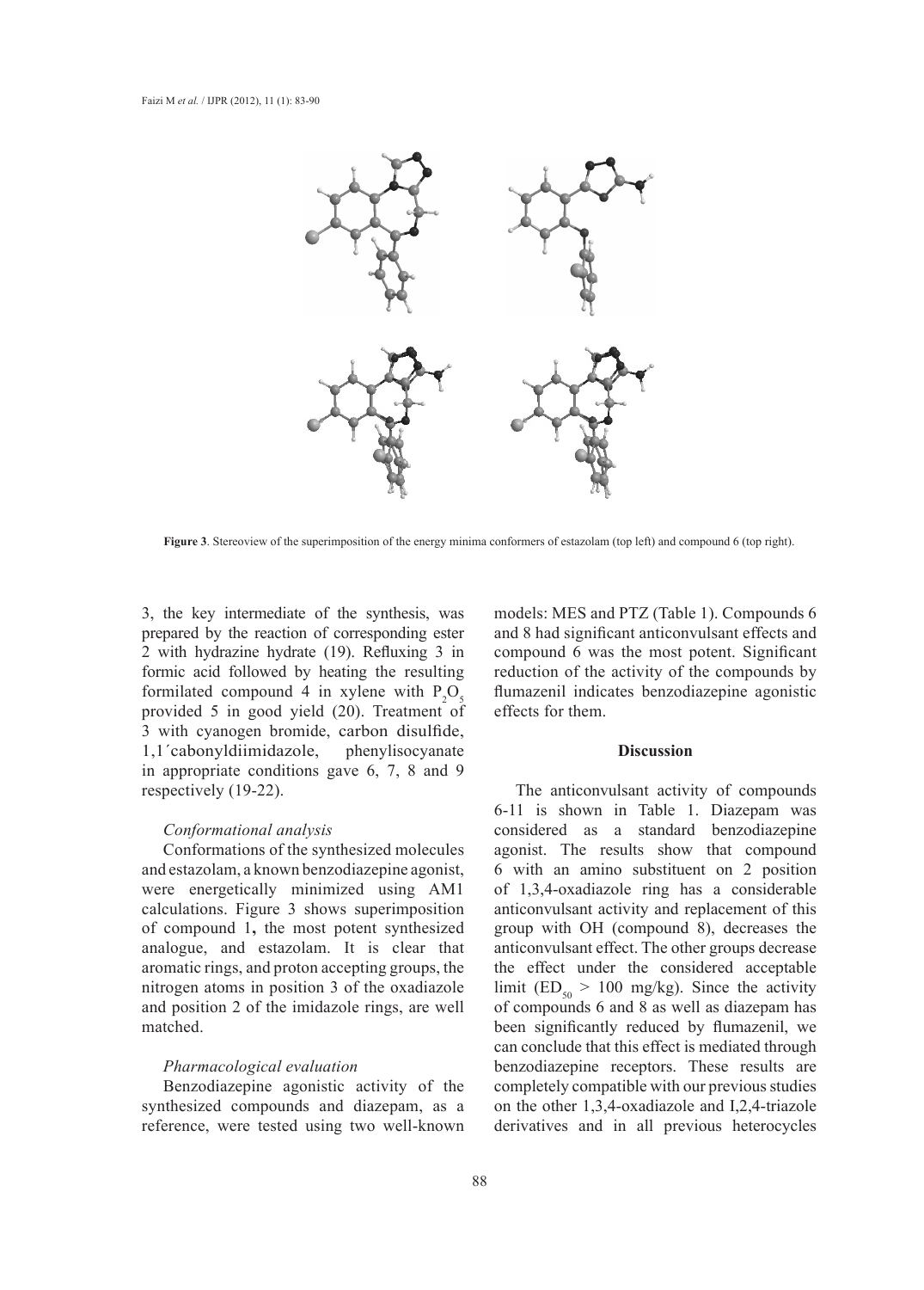**Table 1**. Pharmacological evaluation of synthesized 1,3,4-oxadiazoles. **Table 1**. Pharmacological evaluation of synthesized 1,3,4-oxadiazoles.



| Compound         | $\bf{R}$            | $ED_{50}$ mg/kg <sup>a</sup>     |                                   |
|------------------|---------------------|----------------------------------|-----------------------------------|
|                  |                     | <b>PTZ</b>                       | <b>MES</b>                        |
| 5                | H                   | >100                             | >100                              |
| 6                | NH,                 | 24.37 (16.76-36.70) <sup>b</sup> | 9.82 $(5.62 - 16.01)^{b}$         |
| 7                | <b>SH</b>           | >100                             | >100                              |
| 8                | OH                  | 72.61 $(93.63 - 170.48)^{b}$     | 95.59 (77.63-363.57) <sup>b</sup> |
| $\boldsymbol{9}$ | <b>NHPh</b>         | >100                             | >100                              |
| 10               | SCH <sub>2</sub>    | >100                             | >100                              |
| 11               | S-CH <sub>,Ph</sub> | >100                             | >100                              |
| Diazepam         |                     | $0.81(0.58-1.12)^{b}$            | $2.70(0.62 - 5.04)^{b}$           |

<sup>a</sup>n = 6, 95% confidence limits in parenthesis, LD<sub>50</sub> of all compounds > 300 mg/kg.

<sup>b</sup>ED<sub>50</sub> was significantly increased in the presence of flumazenil 10 mg/kg (p < 0.05).

which we have introduced as benzodiazepine receptor ligands, the amino substituent at the same position had the best effect (9-17).

Figure 3 illustrates the superimposition of energy minima conformers of compound 6 on estazolam as a reference benzodiazepine agonist. It is clear that the aromatic rings and proton accepting groups, N-2 on estazolam and N-3 on compound 6**,** are well matched. These groups could be considered as the main proposed benzodiazepine pharmacophores. Therefore, it is not surprising that compound 6 could mimic the benzodiazepine structure at the receptor sites. Although compound 6 is weaker than diazepam, this simple non-rigid structure could be a valuable lead compound for further researches. The use of high dose of PTZ might lead to fail to notice the occurrence of some early stages of the seizure behavior in animals associated with petit mal seizure in human. Therefore, some of the novel compounds might have significant anti seizure activity in other models using low doses of PTZ.

#### **Acknowledgement**

This work was supported by School of Pharmacy, Shahid Beheshti University of Medical Sciences. This paper is dedicated to the memory of Dr. B. Shafaghi, our colleague who played an instrumental role in driving the research on the field of neuropharmacology in Shahid Beheshti University of Medical Sciences and recently passed away unexpectedly. His intelligence, friendship, and dedication to research and education will remain with us forever.

#### **References**

- (1) Mohler H, Fritschy JM and Rudolph U. A new benzodiazepine pharmacology. *J. Pharmacol. Exp. Ther.* (2002) 300: 2-8.
- development optimization-benzodiazepines. *Agents Actions Suppl.* (1990) 29: 59-69. (2) Lader M. Drug
- (3) Harris DL and Loew G. Development and assessment of a 3d pharmacophore for ligand recognition of bdzr/ gabaa receptors initiating the anxiolytic response. *Bioorg. Med. Chem.* (2000) 8: 2527-2538.
- Filizola M, Harris DL and Loew GH. Development of (4) a 3d pharmacophore for nonspecific ligand recognition of alpha1, alpha2, alpha3, alpha5, and alpha6 containing gaba(a)/benzodiazepine receptors. *Bioorg. Med. Chem.* (2000) 8: 1799-1807.
- (5) Huang Q, He X, Ma C, Liu R, Yu S, Dayer CA, Wenger GR, McKernan R and Cook JM. Pharmacophore/receptor models for gaba(a)/bzr subtypes (alpha1beta3gamma2, alpha5beta3gamma2,